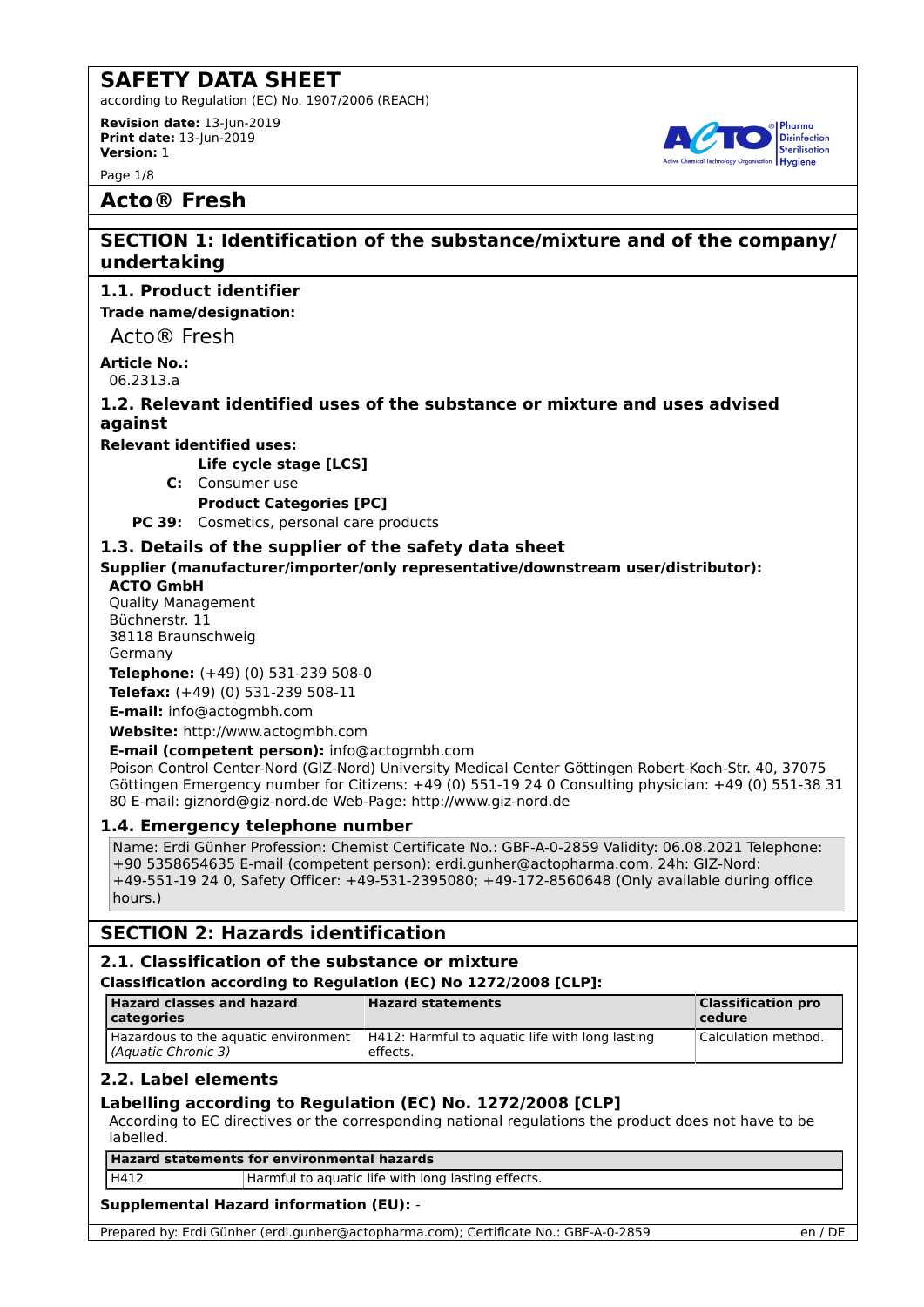according to Regulation (EC) No. 1907/2006 (REACH)

**Revision date:** 13-Jun-2019 **Print date:** 13-Jun-2019 **Version:** 1

Page 2/8

## **Acto® Fresh**

### **Precautionary statements**

P102 Keep out of reach of children.

#### **Precautionary statements Prevention**

**P273** Avoid release to the environment.

#### **Precautionary statements Storage**

P410 + P403 Protect from sunlight. Store in a well-ventilated place.

#### **Precautionary statements Disposal**

P501 Dispose of contents/container to in accordance with national regulations..

#### **Special rules for supplemental label elements for certain mixtures:**

11.0 % percent of the mixture consists of ingredient(s) of unknown acute toxicity (inhalative).

#### **2.3. Other hazards**

No data available

## **SECTION 3: Composition / information on ingredients**

### **3.2. Mixtures**

#### **Hazardous ingredients / Hazardous impurities / Stabilisers:**

| product identifiers                      | Substance name<br>Classification according to Regulation (EC) No 1272/2008<br><b>ICLP1</b>                                                                                             | Concen-<br>tration      |
|------------------------------------------|----------------------------------------------------------------------------------------------------------------------------------------------------------------------------------------|-------------------------|
| CAS No.: 18472-51-0<br>EC No.: 242-354-0 | D-gluconic acid, compound with N,N"-<br>bis(4-chlorophenyl)-3,12-diimino-2,4,11,13-<br>tetraazatetradecanediamidine (2:1)<br>Aquatic Acute 1, Eye Dam. 1<br><b>EX Danger H318-H400</b> | $0 - \le 0.2$<br>Wt $%$ |

Full text of H- and EUH-phrases: see section 16.

## **SECTION 4: First aid measures**

### **4.1. Description of first aid measures**

### **General information:**

In case of accident or unwellness, seek medical advice immediately (show directions for use or safety data sheet if possible). Remove victim out of the danger area. Remove contaminated, saturated clothing. If unconscious place in recovery position and seek medical advice. Do not leave affected person unattended.

### **Following inhalation:**

Provide fresh air.

### **After ingestion:**

Rinse mouth. Let water be drunken in little sips (dilution effect). Get medical advice/attention if you feel unwell.

### **4.2. Most important symptoms and effects, both acute and delayed** No data available

### **4.3. Indication of any immediate medical attention and special treatment needed** Treat symptomatically.

## **SECTION 5: Firefighting measures**

### **5.1. Extinguishing media**

### **Suitable extinguishing media:**

Water spray jet alcohol resistant foam Extinguishing powder Carbon dioxide (CO2)

## **5.2. Special hazards arising from the substance or mixture**

Combustible

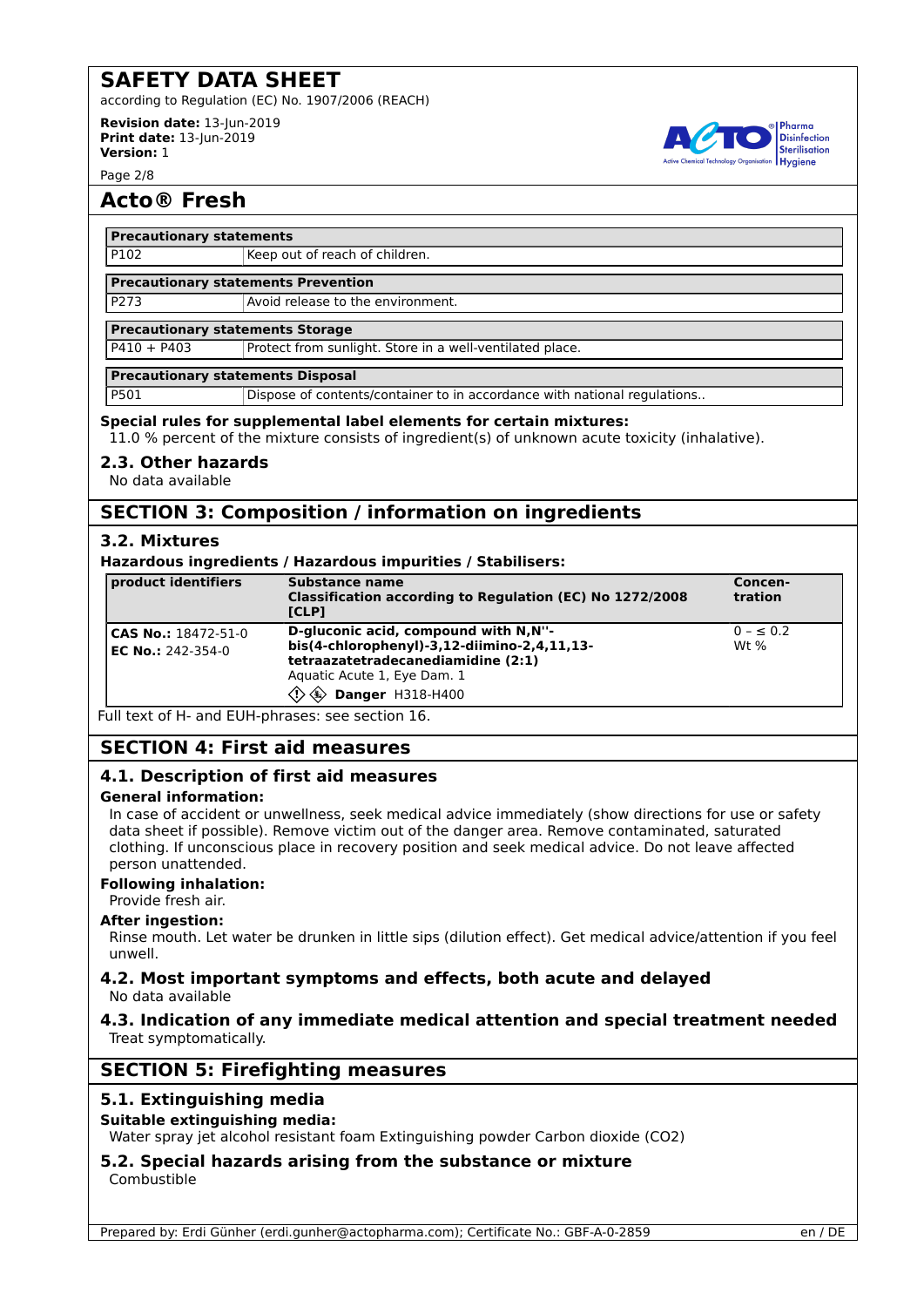according to Regulation (EC) No. 1907/2006 (REACH)

**Revision date:** 13-Jun-2019 **Print date:** 13-Jun-2019 **Version:** 1

Page 3/8

## **Acto® Fresh**

### **Hazardous combustion products:**

In case of fire: Gases/vapours, toxic

### **5.3. Advice for firefighters**

Wear a self-contained breathing apparatus and chemical protective clothing.

### **5.4. Additional information**

Collect contaminated fire extinguishing water separately. Do not allow entering drains or surface water.

### **SECTION 6: Accidental release measures**

### **6.1. Personal precautions, protective equipment and emergency procedures**

### **6.1.1. For non-emergency personnel**

**Personal precautions:**

Remove persons to safety.

### **6.1.2. For emergency responders**

**Personal protection equipment:**

Personal protection equipment: see section 8

### **6.2. Environmental precautions**

Do not allow to enter into surface water or drains.

### **6.3. Methods and material for containment and cleaning up**

### **For containment:**

Absorb with liquid-binding material (e.g. sand, diatomaceous earth, acid- or universal binding agents).

### **6.4. Reference to other sections**

Safe handling: see section 7 Personal protection equipment: see section 8 Disposal: see section 13

### **6.5. Additional information**

Use appropriate container to avoid environmental contamination.

## **SECTION 7: Handling and storage**

## **7.1. Precautions for safe handling**

### **Protective measures**

### **Advices on safe handling:**

Wear personal protection equipment (refer to section 8).

### **Fire prevent measures:**

Take precautionary measures against static discharge. Keep away from sources of ignition - No smoking.

### **Advices on general occupational hygiene**

When using do not eat, drink or smoke. Avoid contact with eyes and skin.

### **7.2. Conditions for safe storage, including any incompatibilities**

**Technical measures and storage conditions:**

## Keep container tightly closed in a cool, well-ventilated place.

## **7.3. Specific end use(s)**

No data available

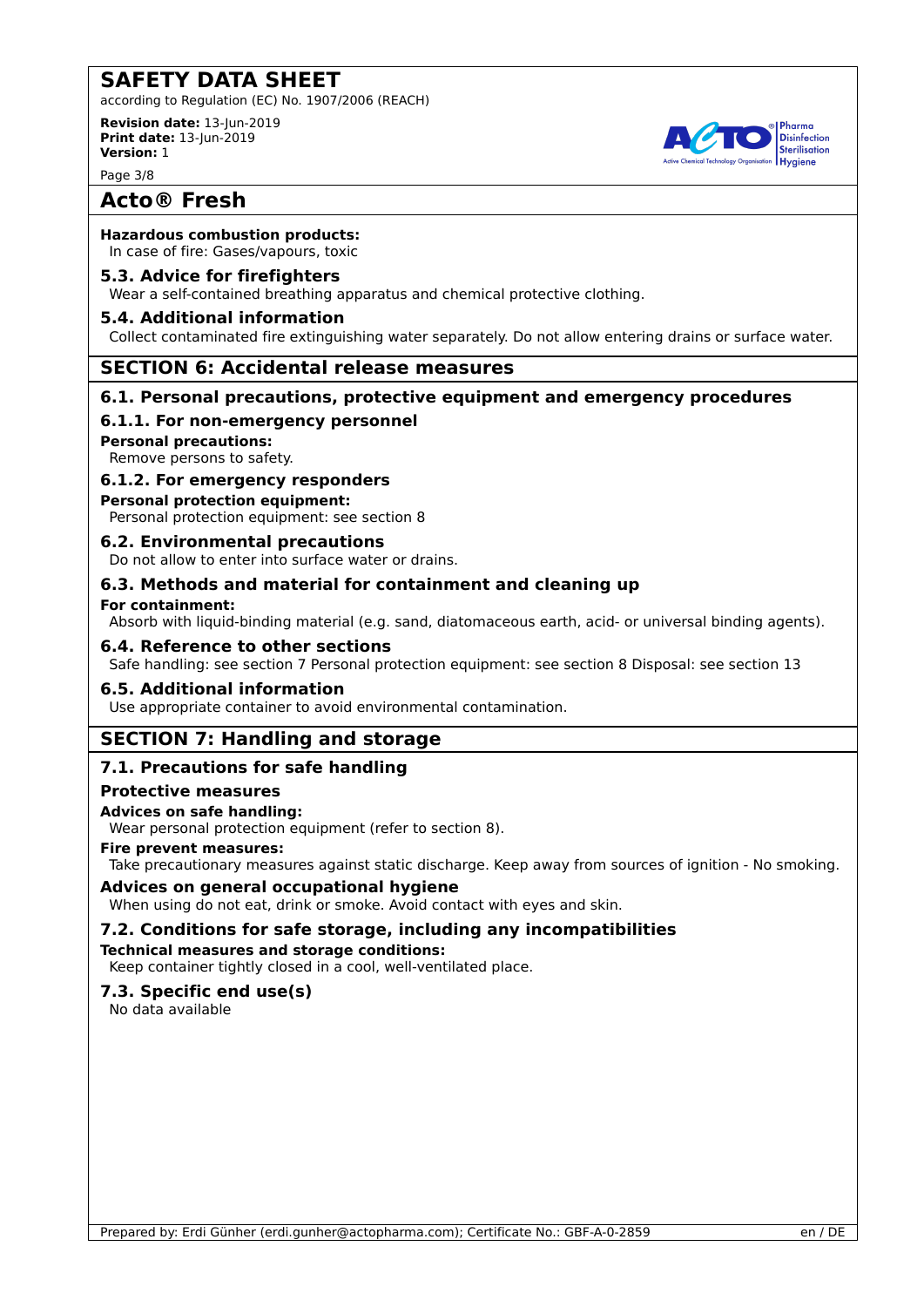according to Regulation (EC) No. 1907/2006 (REACH)

**Revision date:** 13-Jun-2019 **Print date:** 13-Jun-2019 **Version:** 1

Page 4/8

## **Acto® Fresh**

## **SECTION 8: Exposure controls/personal protection**

## **8.1. Control parameters**

### **8.1.1. Occupational exposure limit values**

| <b>Limit value</b><br>type (country<br>of origin) | Substance name               | 1) long-term occupational exposure limit value<br>2 short-term occupational exposure limit value<br>3 Instantaneous value<br>4 Monitoring and observation processes<br>5 Remark |
|---------------------------------------------------|------------------------------|---------------------------------------------------------------------------------------------------------------------------------------------------------------------------------|
| <b>TRGS 900 (DE)</b>                              | ethanol<br>CAS No.: 64-17-5  | $\Phi$ 200 ppm (380 mg/m <sup>3</sup> )<br>$(2)$ 400 ppm (1,520 mg/m <sup>3</sup> )                                                                                             |
| <b>TRGS 900 (DE)</b>                              | glycerol<br>CAS No.: 56-81-5 | $(1)$ 200 mg/m <sup>3</sup><br>$(2)$ 400 mg/m <sup>3</sup><br>5 (einatembare Fraktion)                                                                                          |

#### **8.1.2. Biological limit values** No data available

## **8.1.3. DNEL-/PNEC-values**

No data available

### **8.2. Exposure controls**

### **8.2.1. Appropriate engineering controls**

## No data available

### **8.2.2. Personal protection equipment**

### **Eye/face protection:**

Eye glasses with side protection DIN EN 166

### **Skin protection:**

Tested protective gloves must be worn EN ISO 374 Suitable material: Breakthrough time (maximum wearing time) min In the case of wanting to use the gloves again, clean them before taking off and air them well. Breakthrough times and swelling properties of the material must be taken into consideration.

## **8.2.3. Environmental exposure controls**

No data available

## **SECTION 9: Physical and chemical properties**

## **9.1. Information on basic physical and chemical properties**

### **Appearance**

**Physical state:** Liquid **Colour:** light blue **Odour:** Menthol

### **Safety relevant basis data**

| parameter                                       |                       | at $^{\circ}$ C | <b>Method</b> | <b>Remark</b> |  |
|-------------------------------------------------|-----------------------|-----------------|---------------|---------------|--|
| рH                                              | $\geq$ 5 - $\leq$ 7.5 | 20 °C           |               |               |  |
| Melting point                                   | not determined        |                 |               |               |  |
| Freezing point                                  | not determined        |                 |               |               |  |
| Initial boiling point and boiling<br>range      | not determined        |                 |               |               |  |
| Decomposition temperature                       | not determined        |                 |               |               |  |
| Flash point                                     | not determined        |                 |               |               |  |
| Evaporation rate                                | not determined        |                 |               |               |  |
| Auto-ignition temperature                       | not determined        |                 |               |               |  |
| Upper/lower flammability or<br>explosive limits | not determined        |                 |               |               |  |
| Vapour pressure                                 | not determined        |                 |               |               |  |
| Vapour density                                  | not determined        |                 |               |               |  |

Prepared by: Erdi Günher (erdi.gunher@actopharma.com); Certificate No.: GBF-A-0-2859 en / DE

Pharma **Disinfection** Sterilisation **Hygiene**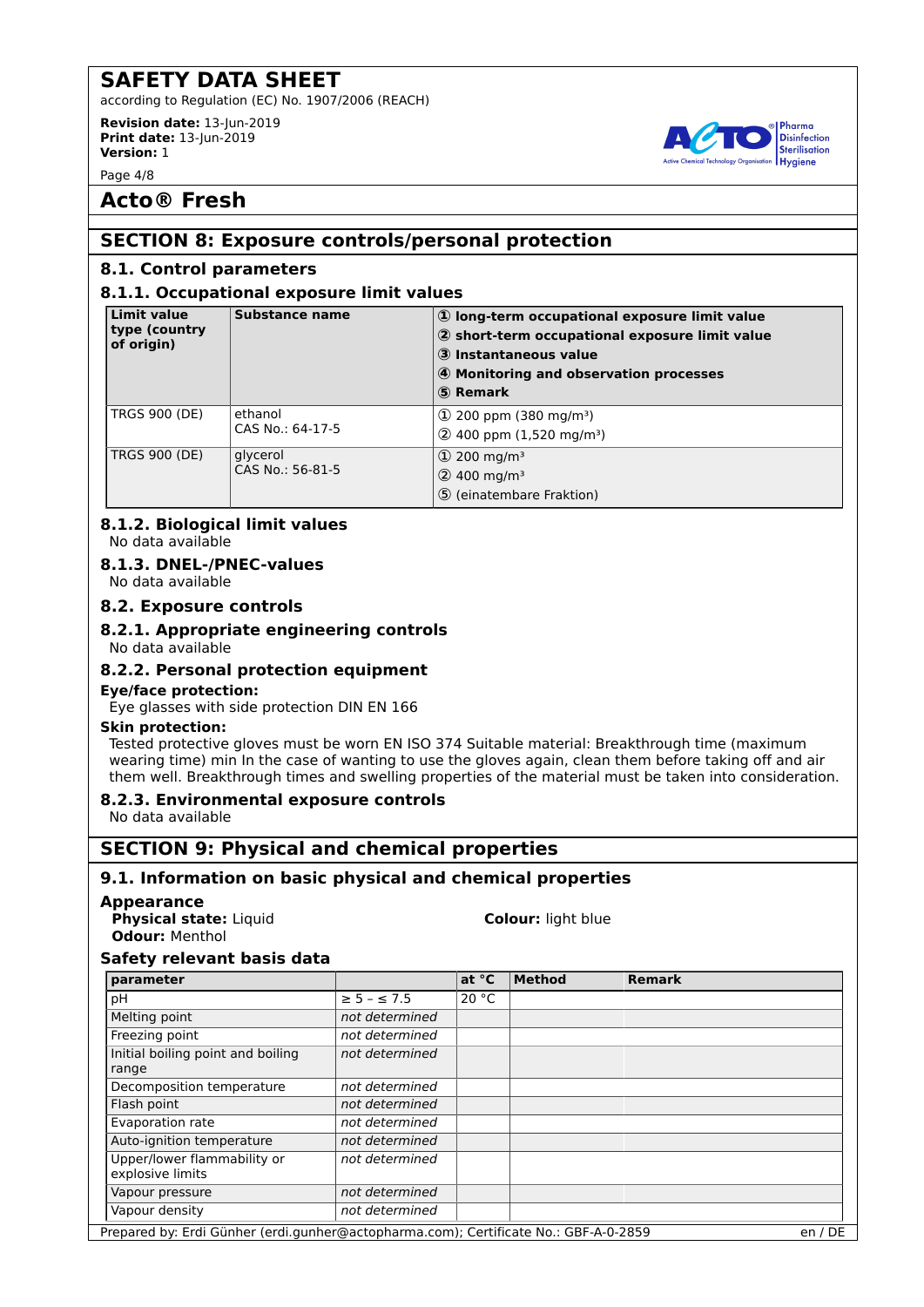according to Regulation (EC) No. 1907/2006 (REACH)

**Revision date:** 13-Jun-2019 **Print date:** 13-Jun-2019 **Version:** 1

Page 5/8

## **Acto® Fresh**

| parameter                                  |                                   | at $^{\circ}$ C | <b>Method</b> | <b>Remark</b> |
|--------------------------------------------|-----------------------------------|-----------------|---------------|---------------|
| Density                                    | $\geq$ 0.95 - $\leq$ 1.05<br>q/ml |                 |               |               |
| Bulk density                               | not determined                    |                 |               |               |
| Water solubility                           | not determined                    |                 |               |               |
| Partition coefficient: n-octanol/<br>water | not determined                    |                 |               |               |
| Dynamic viscosity                          | not determined                    |                 |               |               |
| Kinematic viscosity                        | not determined                    |                 |               |               |

### **9.2. Other information**

No data available

## **SECTION 10: Stability and reactivity**

### **10.1. Reactivity**

Combustible

### **10.2. Chemical stability**

No data available

## **10.3. Possibility of hazardous reactions**

No data available

### **10.4. Conditions to avoid**

No data available

### **10.5. Incompatible materials**

No data available

### **10.6. Hazardous decomposition products**

Gases/vapours, toxic

## **SECTION 11: Toxicological information**

### **11.1. Information on toxicological effects**

| CAS No.                       | <b>Substance name</b>                                                                                                     | <b>Toxicological information</b>                                                             |
|-------------------------------|---------------------------------------------------------------------------------------------------------------------------|----------------------------------------------------------------------------------------------|
| 18472-51-0                    | D-gluconic acid, compound with N,N"-bis(4-<br>chlorophenyl)-3,12-diimino-2,4,11,13-tetraazatet<br>radecanediamidine (2:1) | $LD_{50}$ oral:<br>>2,000 mg/kg (Rat) OECD 401<br>$LD_{50}$ dermal:<br>>5,000 mg/kg (Rabbit) |
| <b>Acute oral toxicity:</b>   |                                                                                                                           |                                                                                              |
|                               | Based on available data, the classification criteria are not met.                                                         |                                                                                              |
| <b>Acute dermal toxicity:</b> |                                                                                                                           |                                                                                              |
|                               | Based on available data, the classification criteria are not met.                                                         |                                                                                              |
|                               | <b>Acute inhalation toxicity:</b>                                                                                         |                                                                                              |
|                               | Based on available data, the classification criteria are not met.                                                         |                                                                                              |
|                               | <b>Skin corrosion/irritation:</b>                                                                                         |                                                                                              |
|                               | Based on available data, the classification criteria are not met.                                                         |                                                                                              |
|                               | Serious eye damage/irritation:                                                                                            |                                                                                              |
|                               | Based on available data, the classification criteria are not met.                                                         |                                                                                              |
|                               | <b>Respiratory or skin sensitisation:</b>                                                                                 |                                                                                              |
|                               | Based on available data, the classification criteria are not met.                                                         |                                                                                              |
|                               | <b>Germ cell mutagenicity:</b>                                                                                            |                                                                                              |
|                               | Based on available data, the classification criteria are not met.                                                         |                                                                                              |
| <b>Carcinogenicity:</b>       |                                                                                                                           |                                                                                              |
|                               | Based on available data, the classification criteria are not met.                                                         |                                                                                              |
| <b>Reproductive toxicity:</b> |                                                                                                                           |                                                                                              |
|                               | Based on available data, the classification criteria are not met.                                                         |                                                                                              |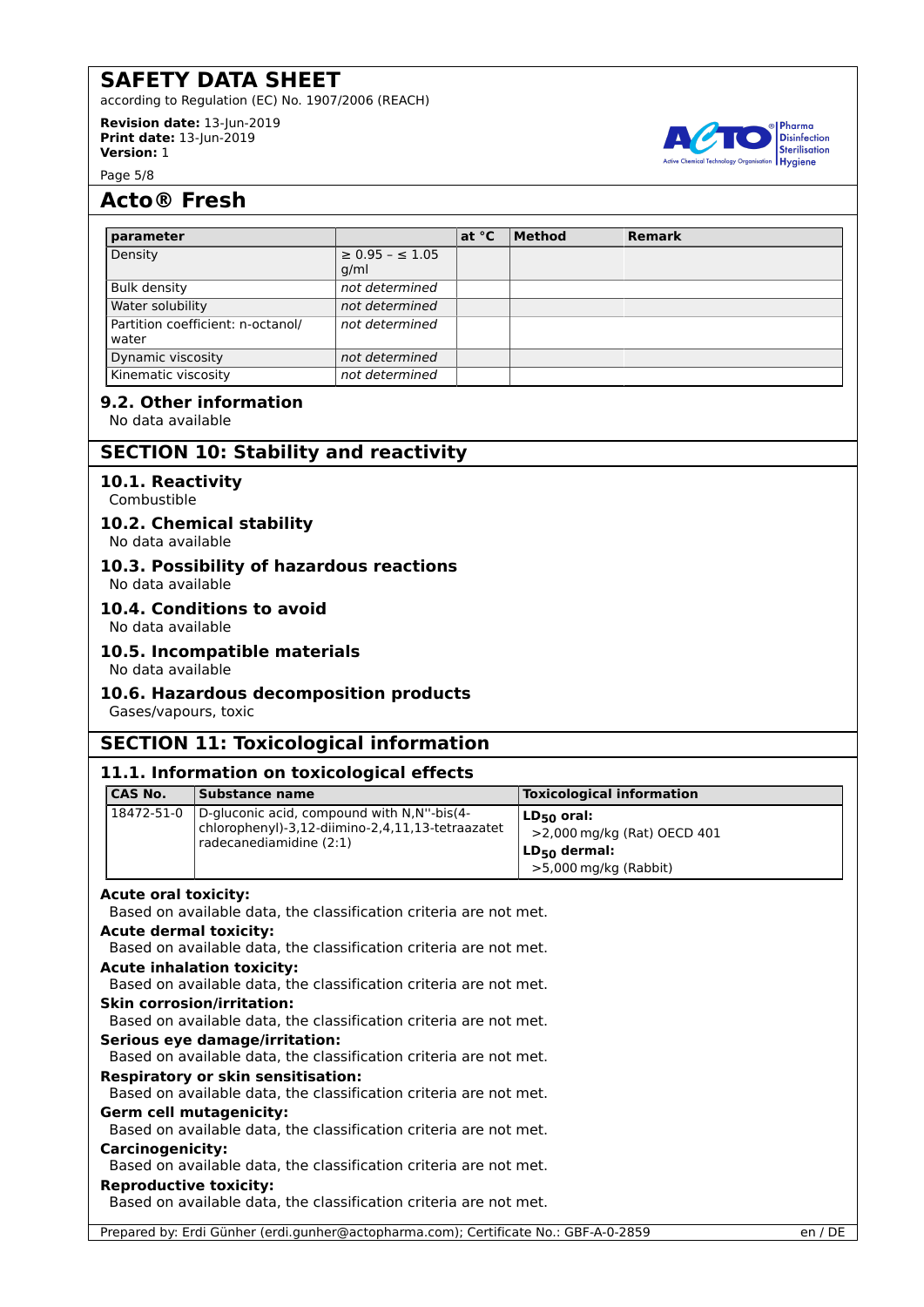according to Regulation (EC) No. 1907/2006 (REACH)

**Revision date:** 13-Jun-2019 **Print date:** 13-Jun-2019 **Version:** 1

Page 6/8

## **Acto® Fresh**

### **STOT-single exposure:**

Based on available data, the classification criteria are not met.

#### **STOT-repeated exposure:** Based on available data, the classification criteria are not met.

**Aspiration hazard:**

Based on available data, the classification criteria are not met.

### **Additional information:**

No data available

## **SECTION 12: Ecological information**

## **12.1. Toxicity**

| <b>CAS No.</b> | <b>Substance name</b>                                                                                                     | <b>Toxicological information</b>                                                                                                                                                                                                                                                                               |
|----------------|---------------------------------------------------------------------------------------------------------------------------|----------------------------------------------------------------------------------------------------------------------------------------------------------------------------------------------------------------------------------------------------------------------------------------------------------------|
| 18472-51-0     | D-gluconic acid, compound with N,N"-bis(4-<br>chlorophenyl)-3,12-diimino-2,4,11,13-tetraazatet<br>radecanediamidine (2:1) | LC <sub>50</sub> : 2.08 mg/l 4 d (Brachydanio rerio (zebra-<br>fish)) OECD 203<br>$EC_{50}$ : 0.087 mg/l 2 d (Daphnia magna (Big water<br>flea)) OECD 202<br><b>NOEC:</b> 0.0206 mg/l 21 d (Daphnia magna (Big)<br>water flea)) OECD 211<br><b>LOEC:</b> 0.0618 mg/l 21 d (Daphnia magna (Big)<br>water flea)) |

### **Aquatic toxicity:**

Harmful to aquatic life with long lasting effects.

# **12.2. Persistence and degradability**

No data available

## **12.3. Bioaccumulative potential**

No data available

### **12.4. Mobility in soil**

No data available

## **12.5. Results of PBT and vPvB assessment**

| CAS No. | Substance name                                                                                                                                                | <b>Results of PBT and vPvB assessment</b> |
|---------|---------------------------------------------------------------------------------------------------------------------------------------------------------------|-------------------------------------------|
|         | $18472 - 51 - 0$ D-gluconic acid, compound with N, N <sup>-1</sup> -bis(4-<br>$ $ chlorophenyl)-3,12-diimino-2,4,11,13-tetraazatetra<br>decanediamidine (2:1) |                                           |

### **12.6. Other adverse effects**

No data available

## **SECTION 13: Disposal considerations**

## **13.1. Waste treatment methods**

## **13.1.1. Product/Packaging disposal**

Waste codes/waste designations according to EWC/AVV

## **Waste code product:**

07 06 99 Wastes not otherwise specified

## **Waste code packaging:**

## 07 06 99 Wastes not otherwise specified

15 01 10 \* packaging containing residues of or contaminated by dangerous substances

\*: Evidence for disposal must be provided.

## **Waste treatment options**

## **Appropriate disposal / Product:**

Consult the appropriate local waste disposal expert about waste disposal.

Prepared by: Erdi Günher (erdi.gunher@actopharma.com); Certificate No.: GBF-A-0-2859 en / DE

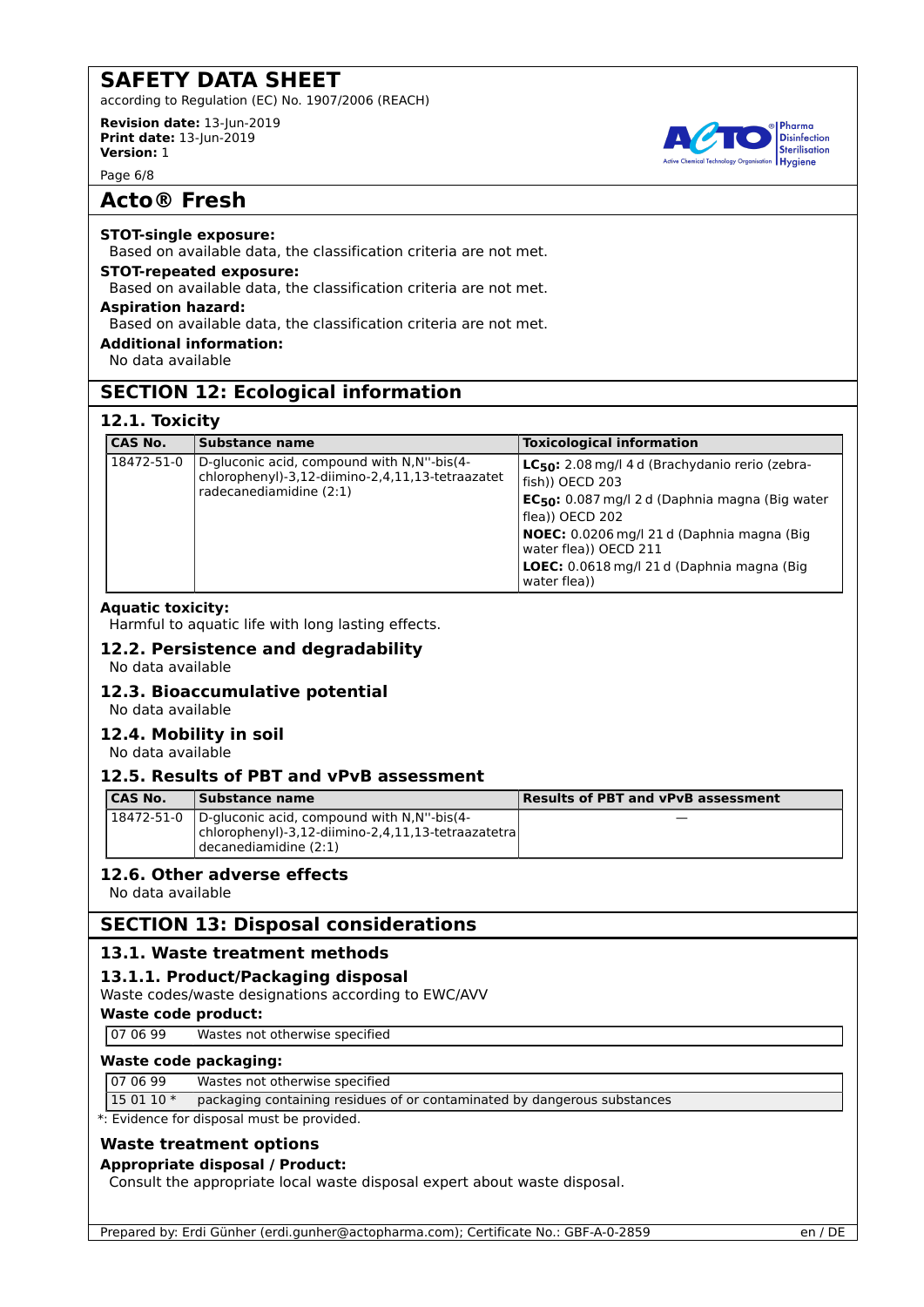according to Regulation (EC) No. 1907/2006 (REACH)

**Revision date:** 13-Jun-2019 **Print date:** 13-Jun-2019 **Version:** 1

Page 7/8

## **Acto® Fresh**

## **SECTION 14: Transport information**

No dangerous good in sense of these transport regulations.

#### **Land transport (ADR/ RID) Inland waterway craft (ADN) Sea transport (IMDG) Air transport (ICAO-14.1. UN-No.** No dangerous good in sense of these transport regulations. No dangerous good in sense of these transport regulations. No dangerous good in sense of these transport regulations.

## **14.2. UN proper shipping name**

| No dangerous good in sense of | No dangerous good in sense of | No dangerous good in sense of | No dangerous good in sense of |
|-------------------------------|-------------------------------|-------------------------------|-------------------------------|
| these transport regulations.  | these transport regulations.  | these transport regulations.  | these transport regulations.  |
|                               |                               |                               |                               |

## **14.3. Transport hazard class(es)**

not relevant

## **14.4. Packing group**

not relevant

## **14.5. Environmental hazards**

not relevant

### **14.6. Special precautions for user**

not relevant

### **14.7. Transport in bulk according to Annex II of MARPOL 73/78 and the IBC Code** not relevant

## **SECTION 15: Regulatory information**

### **15.1. Safety, health and environmental regulations/legislation specific for the substance or mixture**

### **15.1.1. EU legislation**

**Authorisations:**

Cosmetic Product

### **Restrictions on use:**

Directive 98/24/EC of 7 April 1998 on the protection of the health and safety of workers from the risks related to chemical agents at work Classification according to Regulation (EC) No 1272/2008 [CLP], according to Regulation (EC) No. 1907/2006 (amended by Regulation (EU) No 453/2010). Classification according to Directive 67/548/EEC or 1999/45/EC Observe restrictions to employment for juvenils according to the 'juvenile work protection guideline' (94/33/EC).

### **15.1.2. National regulations**

## **Example 1** [DE] National regulations

### **Restrictions of occupation**

5 MuSchRiV. 22 JArbSchG. 4 MuSchRiV.

### **Annex Chemikalien-Verbotsverordnung (ChemVerbotsV)**

Directive 98/24/EC of 7 April 1998 on the protection of the health and safety of workers from the risks related to chemical agents at work

### **Water hazard class (WGK)**

### **WGK:**

3 - Severely water-hazardous

### **15.2. Chemical Safety Assessment**

No data available



**TI / IATA-DGR)**

No dangerous good in sense of these transport regulations.